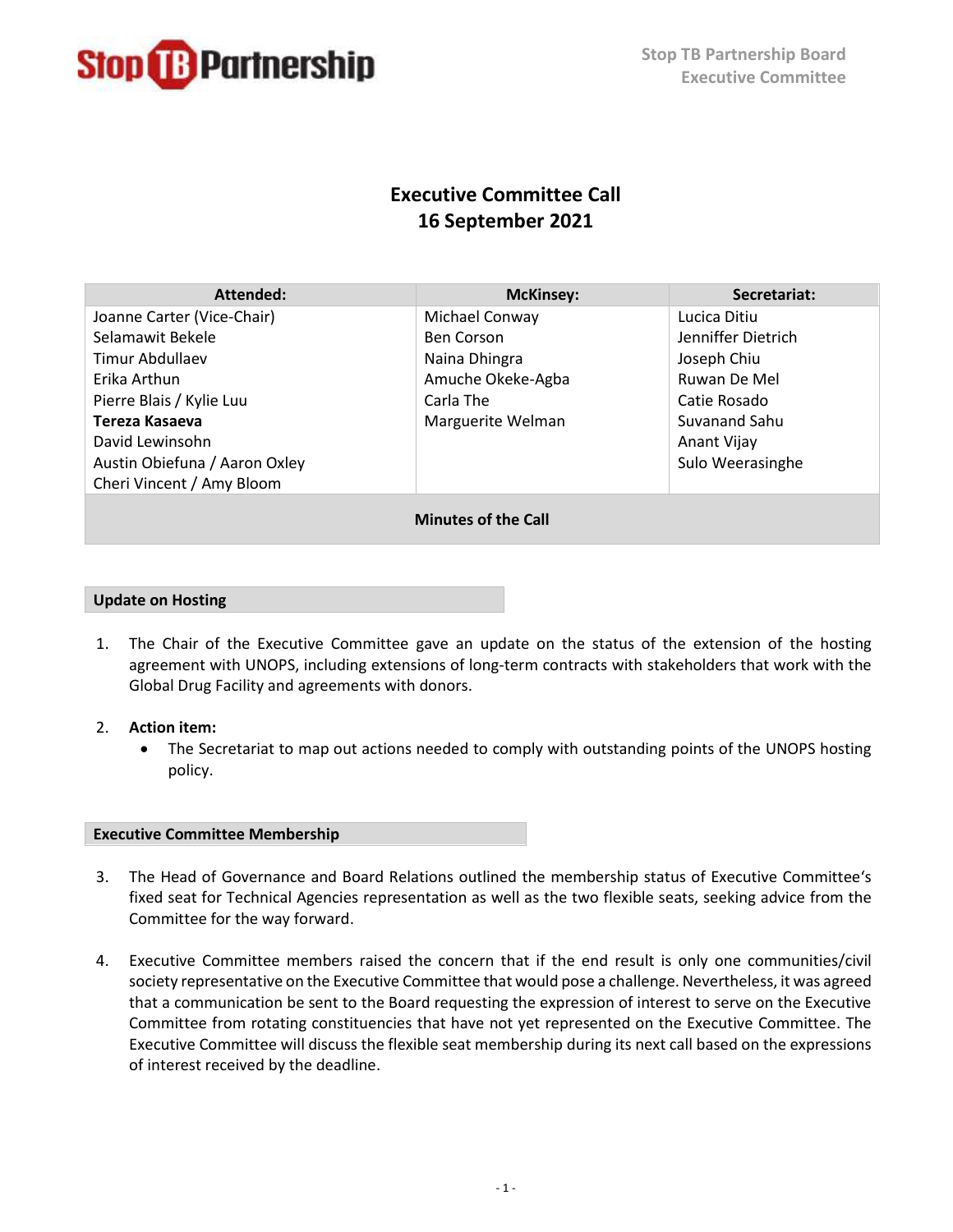

- 5. The Developed Country NGO constituency representative updated the Executive Committee about the election result and announced the new Board Member for its constituency.
- 6. The former Board Member of the Affected Communities constituency informed that he would continue serving the constituency as Constituency Focal Point and participate on the Executive Committee until it is decided which of the two Board Members will take over the representation on the Executive Committee. It was also suggested to have the former TB Affected Communities representative overlap in one or two calls with the new Affected Communities representative.
- 7. A question was posed if the Research and Implementation Working Groups should share a seat on the Executive Committee. Other proposals regarding Executive Committee governance were mentioned, which will feed into the governance review work that McKinsey is conducting. It was recommended that handover to new EC members materializes when the working sessions with the Executive Committee in October and November are finalized.
- 8. **Action items:**
	- The Secretariat to send the communication to the Board requesting the expression of interest from eligible rotating constituencies to serve on the Executive Committee for three years (2022-2024).
	- The Secretariat to reach out to the Technical Agencies requesting for their new representative on the Executive Committee.

#### **Board Agenda including Mini-Retreat**

- 9. The Executive Director made a brief intervention noting major changes in the agenda of the 34th Board Meeting, which accommodates external presenters´ availability. The last day of the meeting was also adjusted to accommodate McKinsey's work on the strategic vision for the Partnership, the Secretariat, and Board governance.
- 10. McKinsey's Lead Consultant updated the Executive Committee about the conception and content for the Mini-Retreat session at the upcoming Board Meeting. Focusing on what are the things that need to be debated: impact of Covid-19 pandemic on TB pandemic, the position of the Partnership in the future, Secretariat´s capacity and role, accelerating innovations, geographical focus…etc. Executive Committee members gave exhaustive feedback to McKinsey consultants.

# 11. **Action items:**

- The Secretariat to refresh the Board Agenda available online as amendments happen.
- The Executive Committee to work with McKinsey on governance strengthening reform after the Board Meeting.

## **Board Decision Points**

12. The Executive Director highlighted that during the 34th Board Meeting, there will be discussions around maintaining the TB targets and a call for a UNHLM in 2023. The decision points are not robust yet; however, the Secretariat will work internally with teams and share the draft decision points with the Executive Committee for input on Monday, one week before the Board Meeting.